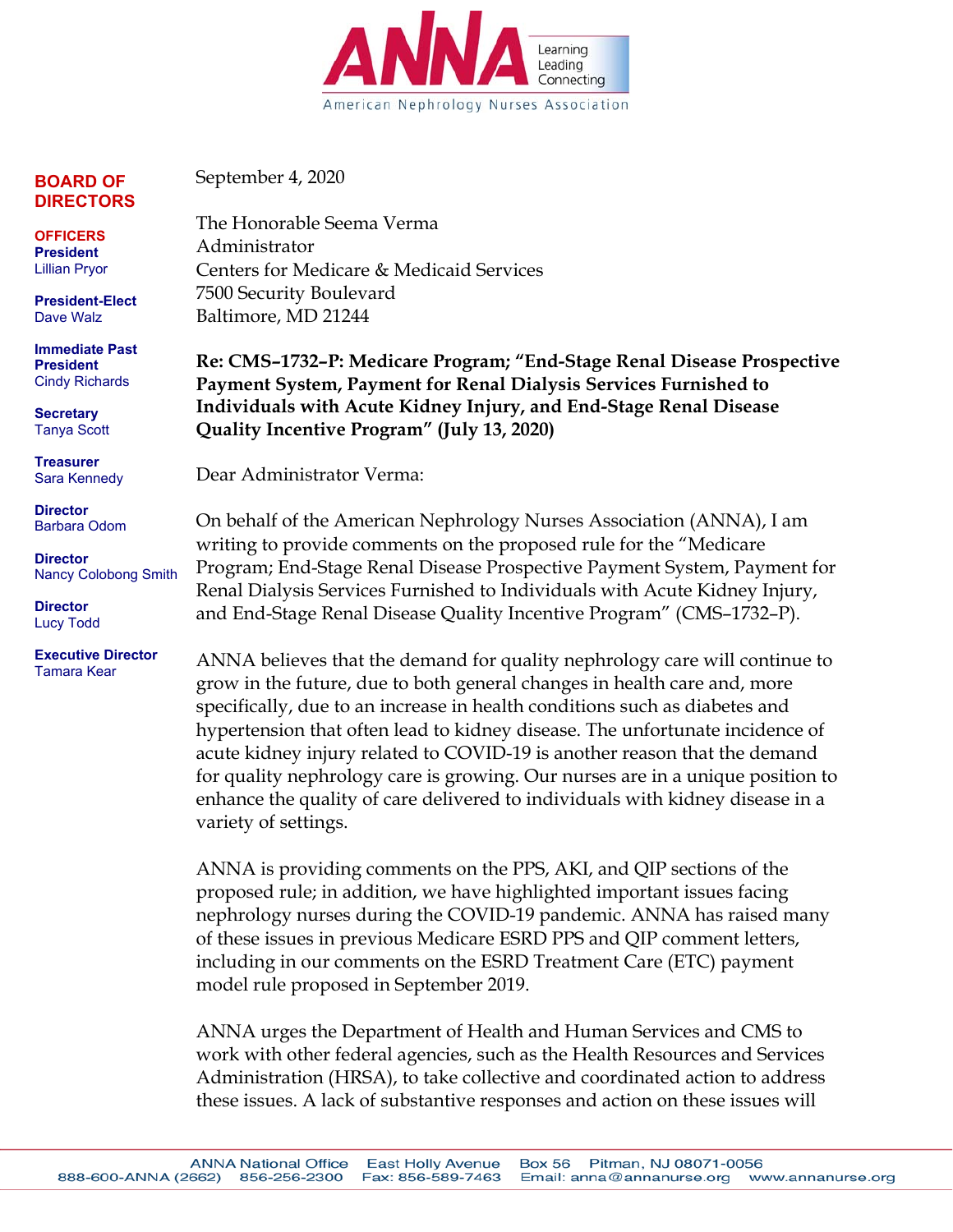

result in the loss of essential healthcare providers who are currently treating patients, and the loss of a generation of nurses who will be leaving the specialty for retirement or due to the impact of COVID-19 on the mental and physical health of the nursing workforce. If we are not able to recruit and retain nephrology nurses, a nursing workforce shortage will continue to worsen which, based on research, will have an impact on the quality of care for all patients, including those suffering from kidney disease. These results are opposite to the objectives outlined in the Administration's goals for the Advancing American Kidney Health initiative. We urge the Agency to work directly with ANNA to ensure the concerns of the nephrology nursing workforce are heard, and their roles as health professionals are supported and protected.

### **Background and Mission of ANNA**

ANNA is the professional association representing nurses who work in all areas of nephrology. Established as a nonprofit organization in 1969, ANNA has a membership base of more than 8,400 registered nurses and 80 local chapters across the United States. Members practice in all areas of nephrology, including hemodialysis, chronic kidney disease, peritoneal dialysis, acute care, and transplantation. Care of patients with chronic kidney disease (CKD) is complicated, complex and requires advanced education and training in the disease processes and treatment modalities for kidney disease.

ANNA develops and updates standards of clinical practice, educates practitioners, stimulates and supports research, and disseminates knowledge and new ideas. Our professional association promotes interdisciplinary communication and collaboration, and monitors and addresses issues encompassing the breadth of nephrology nursing practice.

We know continued education has a positive impact on the quality of care delivered to patients with kidney disease. We believe that a sound educational program is necessary to develop, maintain, and augment competence in practice and the continuance of delivery of high-quality care. We actively support research to both develop evidencebased practice and advance nursing science. We believe in the team approach to patient care and support interdisciplinary collaboration as essential to the delivery of costeffective, high-quality patient care.

## **Continued Support of the Advancing American Kidney Health Initiative**

ANNA continues to support the "Advancing American Kidney Health" Executive Order. ANNA has provided comments to the Agency on several key elements of the initiative. We remain optimistic on the initiative's goals for improving the lives of Americans with kidney disease. However, ANNA has many concerns about the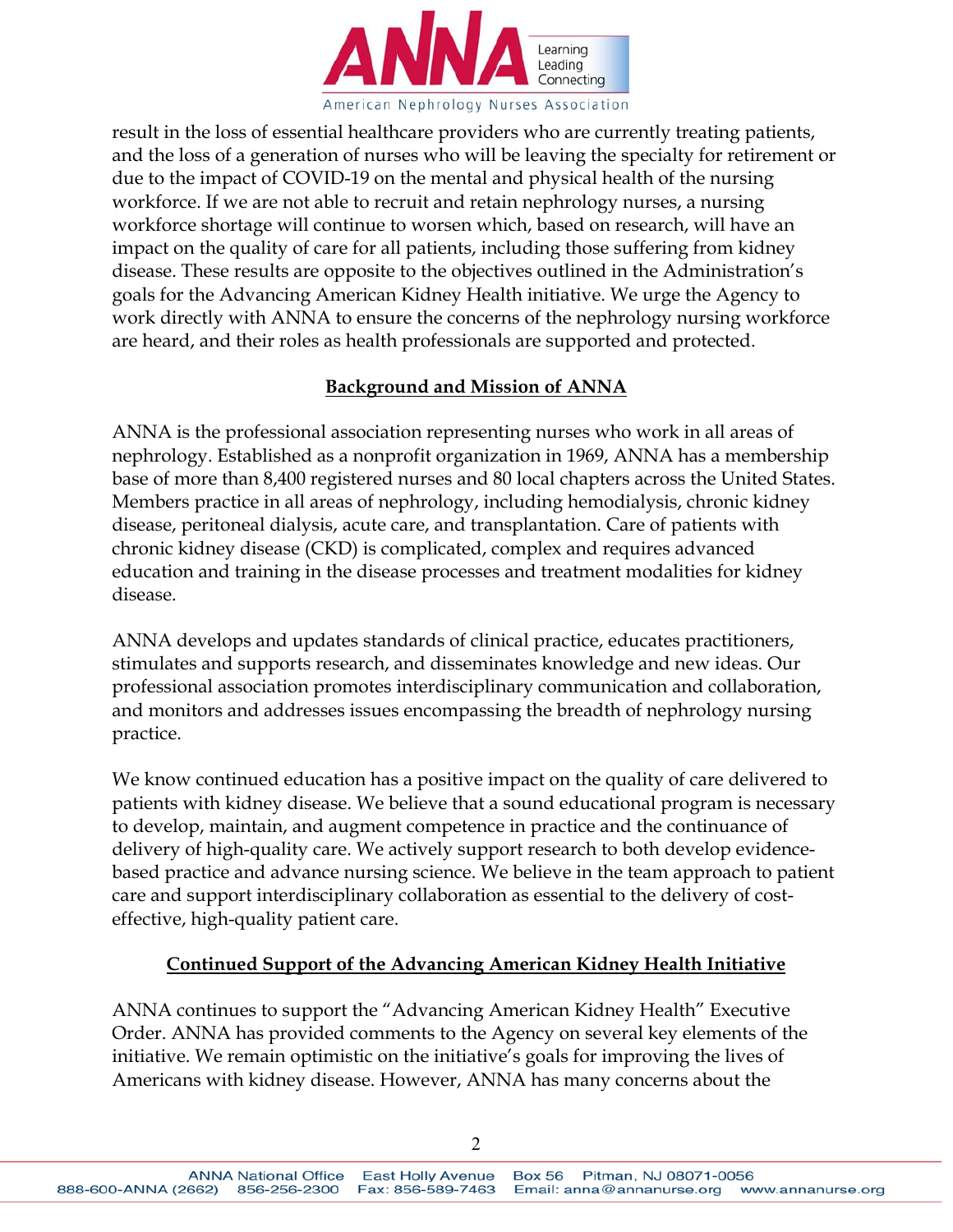

nephrology nursing practice that need addressing to achieve the ambitious objectives outlined in the initiative.

ANNA provided the Agency with recommendations in response to the ETC payment model proposed rule in September 2019. Our comment letter focused on ensuring an adequate and qualified nursing workforce, recruiting and retaining qualified nephrology nurses, and appropriately training, educating, and preparing nurses, patients, and caregivers for changes in dialysis treatment modalities. The COVID-19 pandemic has further demonstrated that nephrology nurses serving on the frontlines of this pandemic must possess the necessary education, training, and clinical skills to provide the most effective care to the growing number of patients being diagnosed with kidney disease. We still await the release of the ETC final rule, and we encourage the Agency to engage ANNA and use the expertise of our members to provide guidance and policy recommendations during the implementation of those regulations.

## **Nephrology Nursing Shortage: A Critical Issue Requiring Action**

Nursing is the largest health profession in the United States (U.S.) and nephrology nurses spend more time on direct patient care than any other health care provider treating chronic kidney disease. As the professional organization representing this important group of health professionals, we believe that in the course of its decisionmaking, the Agency must understand and fully consider the feedback and recommendations of nephrology nurses on the clinical issues we are facing.

The shortage of nephrology nurses is an issue that has needed attention from the Agency for many years. ANNA consistently expressed its concerns and provided examples and available data on the importance of addressing this issue. While ANNA supports many of the efforts to strengthen the Medicare ESRD program, we remain extremely concerned about the shortage of nephrology nurses to meet the current demand. This was our concern before the COVID-19 pandemic and, with the significant increase in AKI patients needing treatment due to COVID-19, our concerns related to a shortage of qualified nephrology nurses are heightened.

The factors contributing to the nephrology nursing shortage are similar to the factors that contribute to shortages in other nurse specialties. These include an aging workforce, a lack of adequate training, unsupportive work environments, limited exposure to nephrology in undergraduate nursing programs, and an extremely high level of "burnout" resulting in nurses leaving the specialty. These factors have only been exacerbated by the COVID-19 pandemic.

## Adequate Nurse Staffing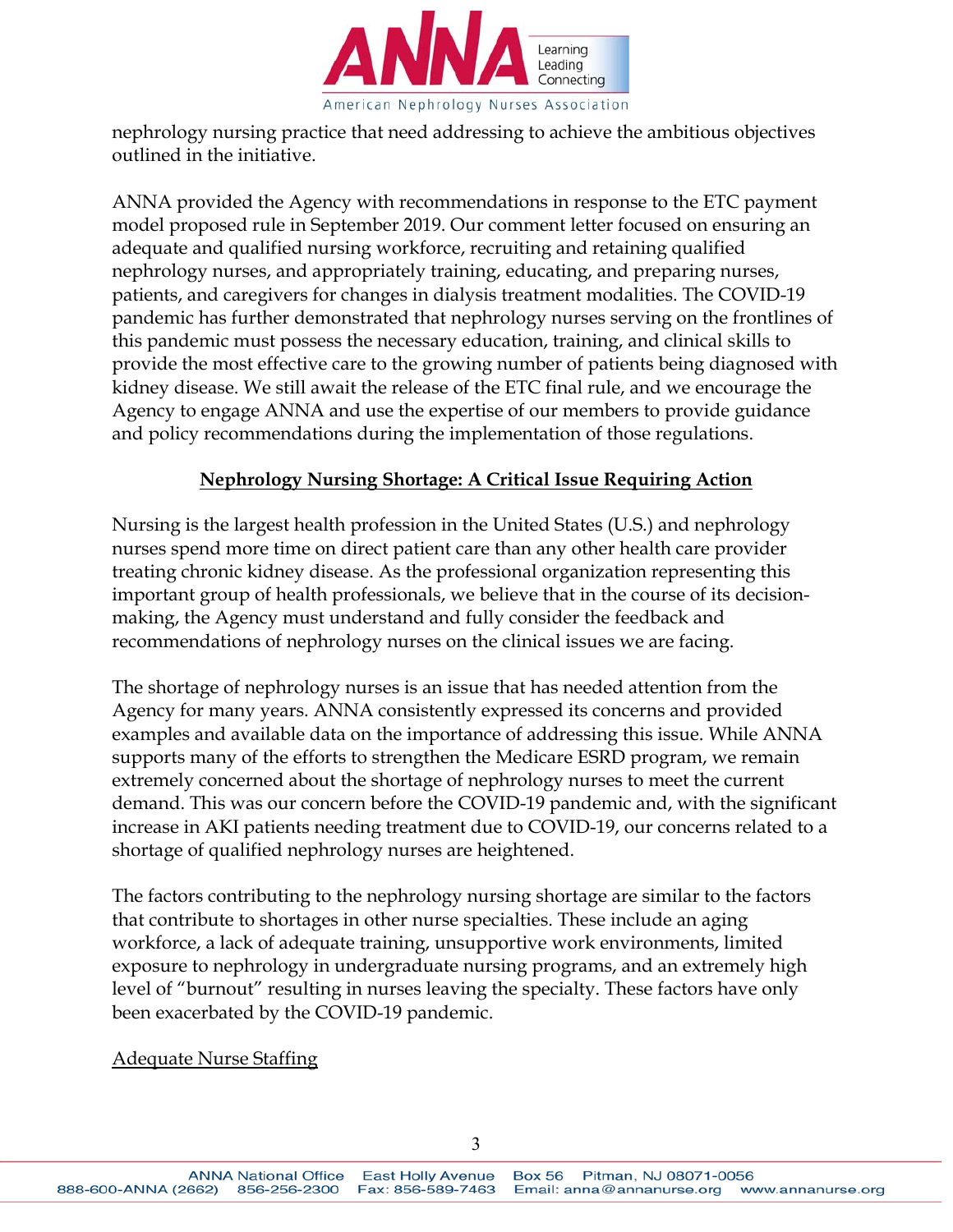

The U.S. nursing workforce is aging, and RN retirements are accelerating. Compounding this problem is the fact that nursing schools across the country are struggling to expand the capacity for students entering nursing programs. Thus, the number of new nurses entering the profession and the nephrology specialty has not kept pace with the increasing demand for their services. The need to recruit new registered nurses and retain the nurses currently working in nephrology is an important issue, one we believe the Agency and the industry must address directly. In its 2019 comments to the Agency, ANNA said the following:

*"At minimum, adequate nurse staffing at in-center dialysis facilities, home dialysis programs, and transplant centers is the key to positive patient outcomes, decreased hospitalizations, and reduced overall costs."* 

According to studies on RN staffing and patient safety, low registered nurse staffing and high workloads were significantly associated with low safety ratings. The finding of the study resulted in the following statement, "As RNs' contributions to patient safety in clinical settings are increasingly quantified, it has become even more apparent that a sufficient supply of RNs in all areas of practice, including hemodialysis units, is essential to ensuring quality and safe patient care."1

### Work Environment and Burnout

 $\overline{a}$ 

ANNA's research indicates that nephrology nursing burnout and job dissatisfaction has discouraged many registered nurses from pursuing the specialty as a career option or remaining in the profession long term. The work environment and pressure on nephrology nurses to perform with limited staffing support, while managing increasingly high patient caseloads and working an extraordinary number of hours, has pushed many nephrology nurses out of the specialty and, in some cases, out of the profession.

Moreover, the challenges that nurses, including those working in nephrology settings, face in caring for patients with COVID-19 cannot be ignored. According to a Hastings Center Report from May/June 2020, *COVID-19: Ethical Challenges for Nurses*, the pandemic confronts nurses and other healthcare workers with unique risks and ethical and emotional strains. The article explains how staffing and supply shortages, the emotional strain of caring for and supporting extremely sick and dying patients, and constant worry and concern for themselves and their families are likely to have longlasting effects on the health and well-being of nurses and other health care workers, Including nurses who work in nephrology settings. ANNA agrees with the article's "urging policymakers" to ensure that nurses' perspectives and experiences are

<sup>&</sup>lt;sup>1</sup> Registered Nurse Staffing, Workload, and Nursing Care Left Undone, and Their Relationships to Patient Safety in Hemodialysis Units Nephrology Nursing Journal, Volume 47, Issue 2 (July/August 2020)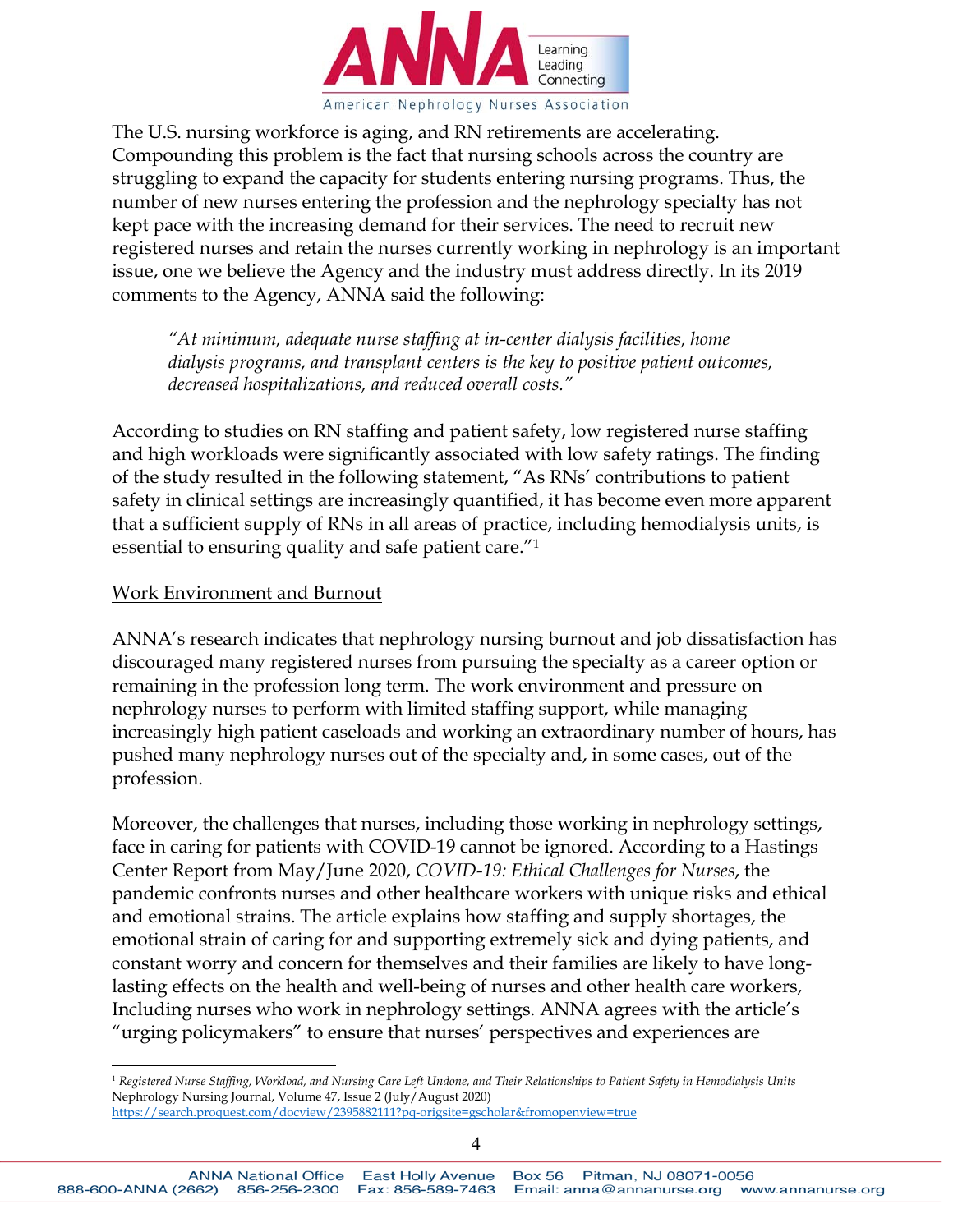

integrated into both local and federal decision-making to address the increasing demand for nurses and to minimize the unique risks and emotional strain many nurses face throughout this pandemic.2

#### Mental Health

On May 19, 2020, ANNA joined a letter with several national nursing organizations to the Administration requesting support for nurses serving on the frontlines of the COVID-19 pandemic. The letter expressed the grave concern of the nursing groups about the psychological health and well-being of nurses. The letter requests that the Administration take concrete steps to provide psychological first aid.

The American Nurses Foundation, the philanthropic arm of the American Nurses Association, conducted a mental health and wellness survey of nearly 10,000 U.S. nurses in July 2020. According to the findings, half of the nurses surveyed continue to feel overwhelmed, and nearly 30% say they are experiencing feelings of depression. Three out of four (72.8%) nurses who responded say they are suffering from challenges with sleep (either excessive sleep or sleeplessness).

ANNA is conducting a large survey-based, cross-sectional study investigating the mental health and well-being of nephrology nurses. While this study's planning commenced before the COVID-19 pandemic, some of the 37 items on the survey were selected to allow for an assessment of the impact of COVID-19 on the mental health and well-being of nephrology nurses. Data collection commenced in July 2020, with preliminary results available and to be presented at ANNA's Nephrology Nursing Practice, Management, & Leadership Conference in November 2020. We will share those results with Agency when they are final.

#### Long-Term Solutions Are Needed

While we cannot provide definitive projections on the number of nephrology nurses leaving the specialty or the profession at this time, ANNA is leading an effort to collect this data and information and we look forward to providing our findings to the Agency shortly. Sadly, it is all too likely this information will be consistent with national projections with regard to the U.S. nursing workforce. That is, nephrology nursing is experiencing a shortage of registered nurses that is expected to intensify as these nurses age and retire. Compounding the nephrology nursing shortage is that the supply of nurses entering the specialty will not be sufficient to meet the demand for nephrology nursing care and services.

 $\overline{a}$ <sup>2</sup> *COVID-19: Ethical Challenges for Nurses* 

Hastings Center Report, Volume 50, Issue 3 (May/ June 2020) https://onlinelibrary.wiley.com/doi/10.1002/hast.1110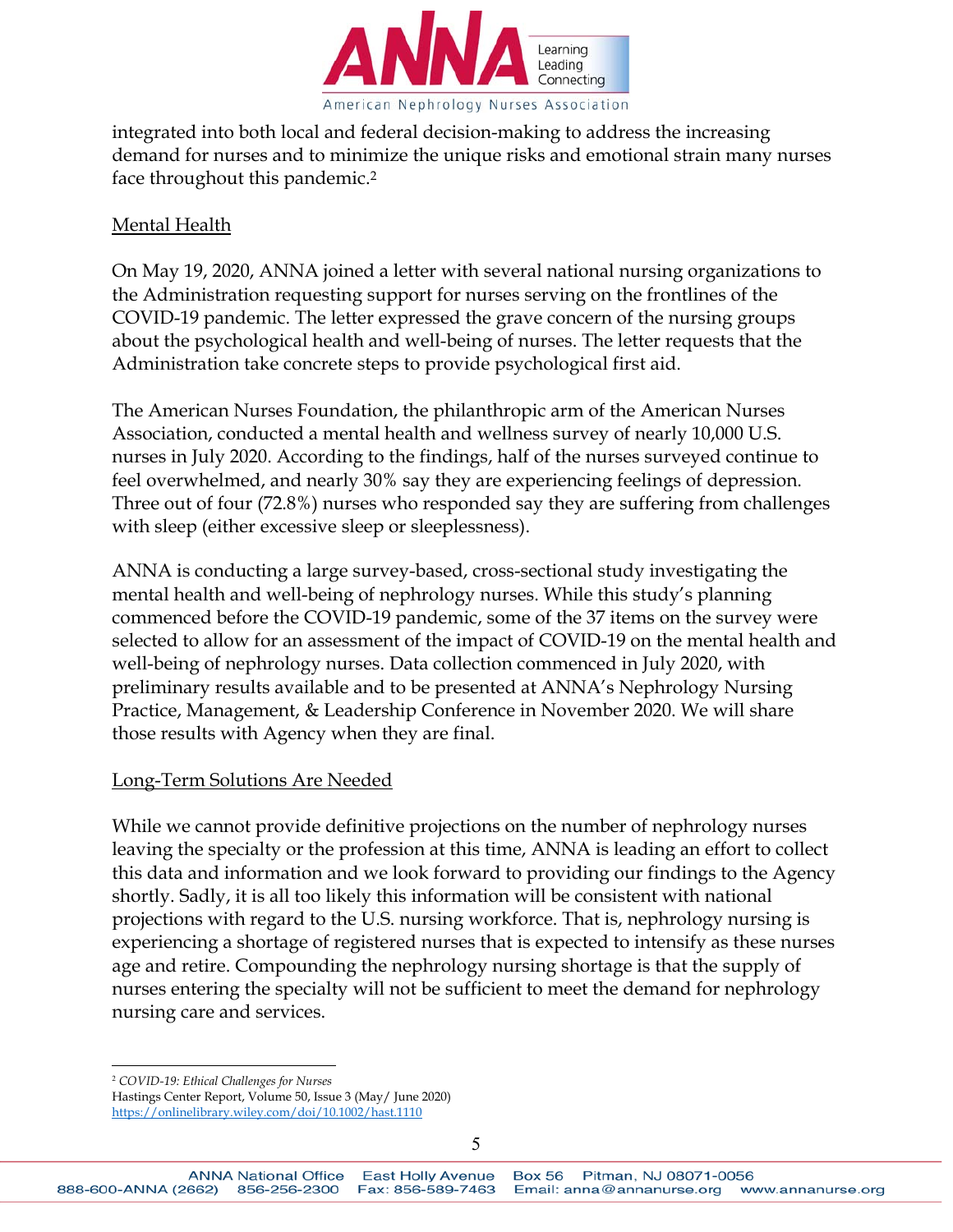

#### In our 2019 ETC comment letter, we stated the following:

*"History and experience have shown that the active involvement of nurses on the front end of planning and executing any health policy reform is the linchpin to a successful result. Nephrology nurses have worked diligently to ensure that this vulnerable patient population with complex needs is cared for and protected, even when the nurses' guidance, suggestions, and opinions on the implementation of policy have not been sought out or in many cases simply ignored."* 

This is not a time to ignore the ideas, concerns, or voices of these essential frontline healthcare providers. Regardless of circumstances, conditions, or challenges, their only focus has always been and will always be on the health and safety of their patients.

### **Calendar Year 2021 ESRD Prospective Payment System (PPS)**

ANNA is an active member of and a leading organization within Kidney Care Partners (KCP) and the Alliance for Home Dialysis (Alliance). ANNA has joined both of their comment letters to the Agency on the proposed rule, and we endorse their recommendations; we have reiterated a number of those recommendations in this letter. However, ANNA encourages the agency in reviewing the following comments to consider the important role nephrology nurses play in providing safe, high-quality care to Medicare ESRD beneficiaries.

ANNA appreciates and supports the Agency's proposed \$255.59 or 2.2 percent increase for the ESRD PPS base rate for CY 2021. ANNA joins with KCP and others in the kidney community in stressing the importance of stability and sustainability in the Medicare ESRD payment system, and in the agency's work to advance new technology and treatment innovations. ANNA continues to have concerns about certain case-mix and facility-level adjustors, however, as detailed in the following comments.

#### TDAPA and TPNIES

ANNA strongly supports the advancement of technology and innovation in the treatment of kidney disease, but we believe the structure of the Medicare ESRD payment system does not encourage the development of new treatment options. We support the Transitional Drug Add-on Payment Adjustment (TDAPA) and the Transitional Add-on Payment for New and Innovative Equipment and Supplies (TPNIES) to address this issue. However, we continue to share the concerns of KCP and other organizations about the long-term stability of the ESRD payment system, because the current policies do not sufficiently adjust the base payment rate when the agency adds new products to the bundle.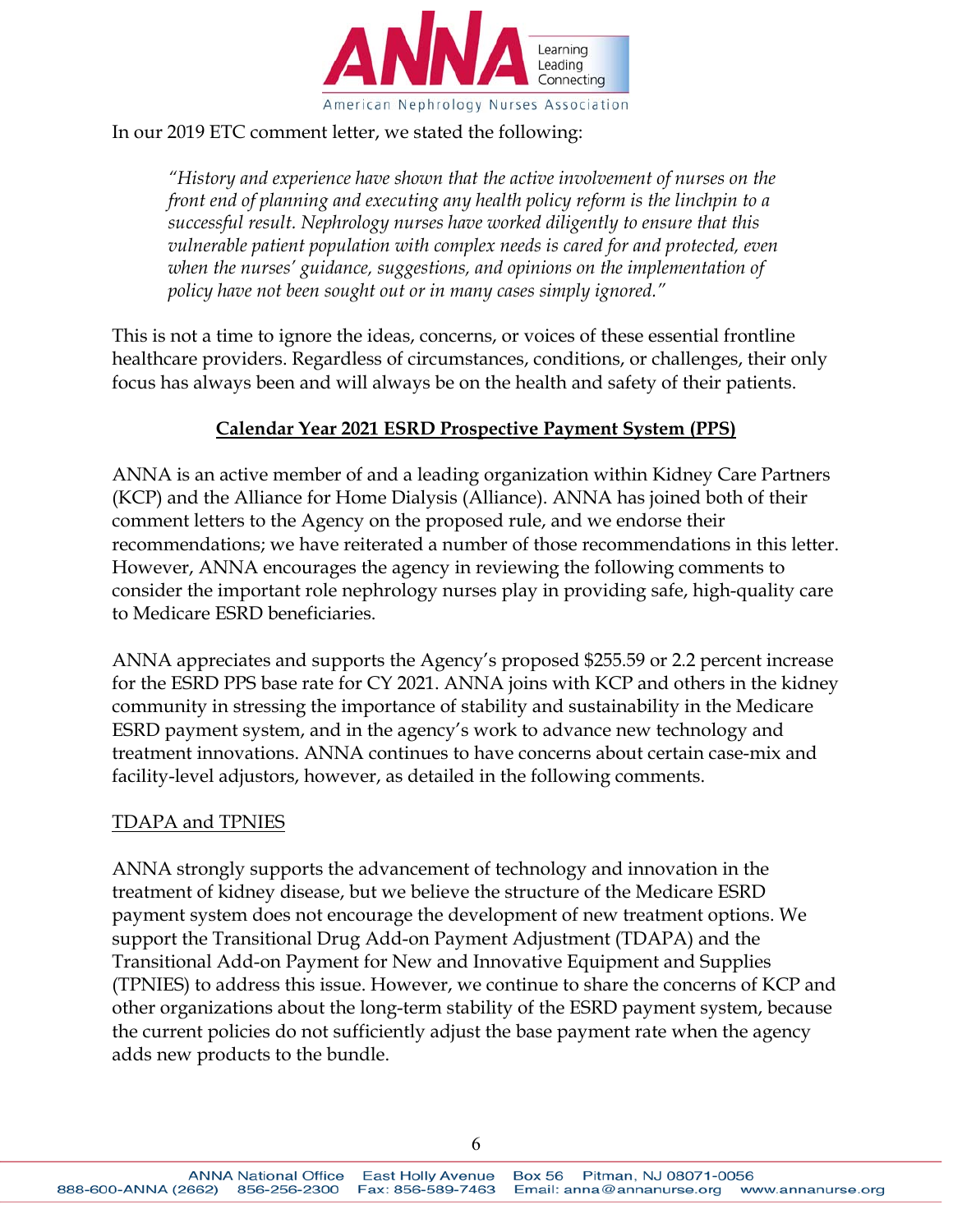

# Calcimimetic

ANNA appreciates that CMS used a three-year transitional add-on period before adding calcimimetics to the ESRD PPS bundle. As mentioned in the ANNA 2019 comment letter and detailed in KCP's 2020 comment letter, this transitional period allowed accumulation of accurate claims data for these products. We agree with KCP's recommendation that the Agency use the most recent publicly available data in establishing the utilization rate for calcimimetics. As explained by KCP, using the most recent 12 months of data aligns with the Agency's proposed use of the most recent Annual Sale Price data in establishing the price for calcimimetics, and would be consistent with the approach used in other Medicare payment systems.

## Case-Mix and Facility-Level Adjusters

As referenced in past comment letters, ANNA encourages CMS to address problems with certain case-mix and facility-level adjusters. The recommendations include eliminating the co-morbid case-mix adjusters for pericarditis, gastrointestinal tract bleeding with hemorrhage, hereditary hemolytic or sickle cell anemia, and myelodysplastic syndrome. As we stated in our previous comment letters, these adjusters create a data collection burden and add costs without a clear and justifiable benefit.

ANNA is encouraged by the increased flexibility provided by the Agency in the application of the low-volume payment adjustment (LVPA). ANNA supports KCP's recommendation of a single low-volume facility adjuster that would better target payments for facilities providing fewer than 4,000 treatments per year. The revised adjuster would resolve the issues created by the overlap between the LVPA and rural adjusters, by replacing them with the single low-volume facility adjuster recommended by KCP.

## **Payment for Services for Acute Kidney Injury (AKI)**

ANNA supports the proposed CY 2021 AKI payment rate of \$255.59 for AKI, which is the same as the base rate proposed under the ESRD PPS for CY 2021. We continue to request that the Agency provide stakeholders with information on the AKI monitoring program. We believe researchers and clinicians would benefit from knowing what the agency is monitoring and what the agency is learning from the analysis of the results from monitoring efforts.

Over the past several years, ANNA has shared with the Agency in our written comments, the vital role nephrology nurses play in managing the complex nursing and care needs of patients with AKI. The unique characteristics of AKI patients require vastly different treatment protocols from ESRD patients, with focused efforts to preserve residual renal function, resulting in additional complex clinical responsibilities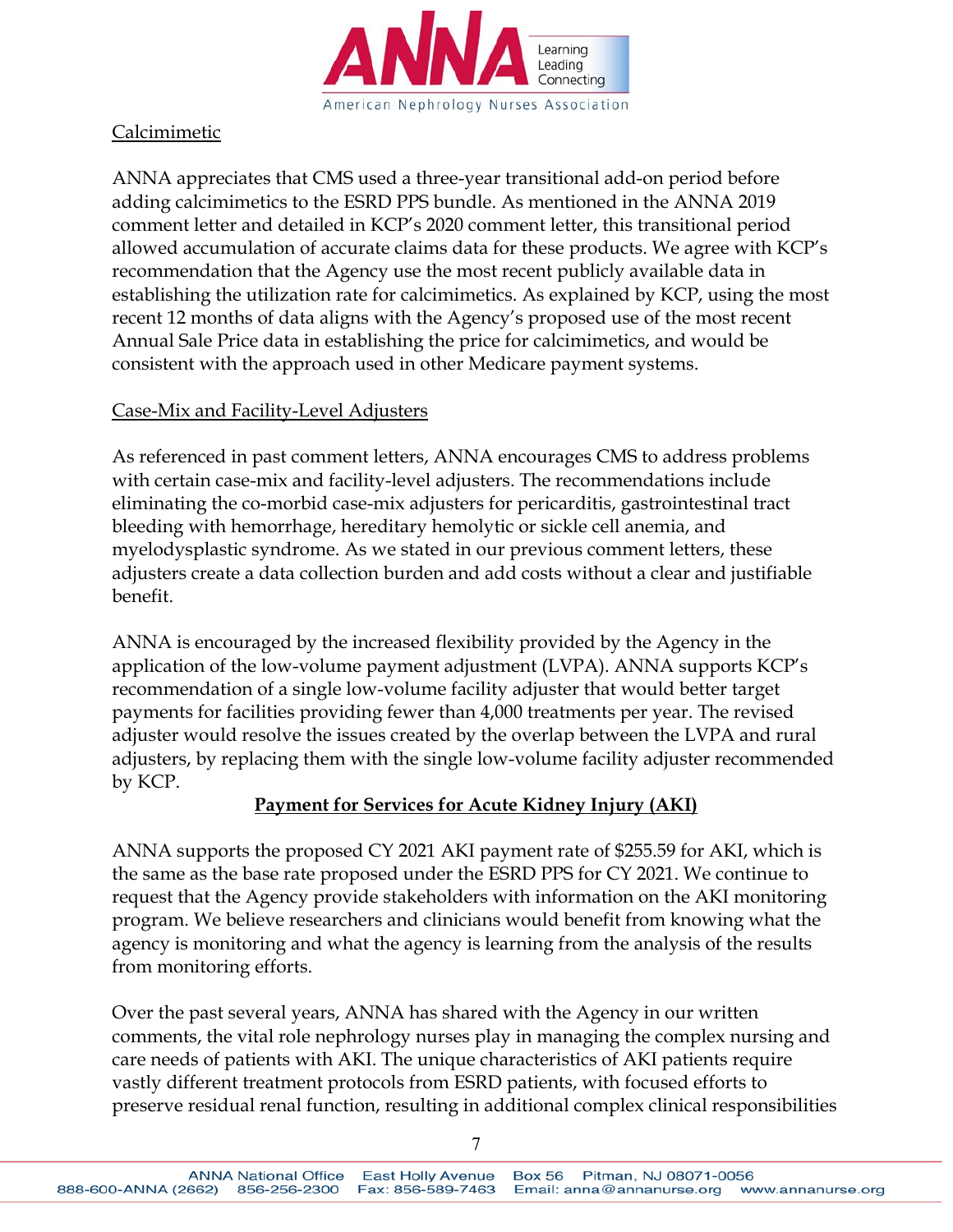

for the nephrology nurse. There is a critical opportunity for nephrology nurses to improve outcomes in the high-risk population of AKI patients through more vigilant monitoring, particularly in infection prevention, blood pressure management, more frequent laboratory testing, and additional medication administration. Only specialized nephrology nurses can provide the high intensity and coordinated care needed by these medically complex patients, and ANNA has urged CMS to recognize this fact and modify the AKI payment policy accordingly.

#### COVID-19 and AKI

According to a news report, "At Mount Sinai Hospital in New York, 46% of patients admitted to the hospital with COVID-19 since the beginning of the pandemic had some form of acute kidney injury; of those, 17% required urgent dialysis."3 Surprisingly, 82% of these AKI patients had no history of kidney issues; only 18% did. More than a third of these patients who survived did not recover the same level of kidney function they had before contracting the virus.

According to Dr. Steven Coca, Associate Professor of Nephrology at Mount Sinai Health System, "The next epidemic will be chronic kidney disease in the U.S. among those who recovered from the coronavirus. Since the start of the coronavirus pandemic, we have seen the highest rate of kidney failure in our lifetimes. It's a long-term health burden for patients, the medical community, and the U.S. economy." <sup>3</sup>

## **ESRD Quality Incentive Program (QIP)**

ANNA has been a consistent and longtime supporter of the QIP, and we were pleased to see the proposals detailed in the QIP section of the rule. The following comments reflect ANNA's suggestions for improving upon what CMS has proposed in the rule, and are consistent with previous ANNA comments. As always, we offer to work with CMS and others in the kidney community to ensure the QIP measures accurately and reliably assess the care provided to ESRD patients at outpatient dialysis facilities.

#### Reevaluation of Reporting Measures

We join with KCP in supporting the Agency's plan to re-evaluate reporting measures to align them more closely with National Quality Forum (NQF) measure specifications. In addition, we support many of the principles included in KCP's comment letter for CMS's review of the existing QIP measures.

## Measure Reliability and Quality Program Alignment

 $\overline{a}$ 3  *High odds severe COVID-19 can lead to kidney injury or failure, medical studies reveal* CNBC.com by Lori Louannou (Aug. 3, 2020)

https://www.cnbc.com/2020/08/03/severe-covid-19-can-lead-to-kidney-failure-medical-studies-reveal.html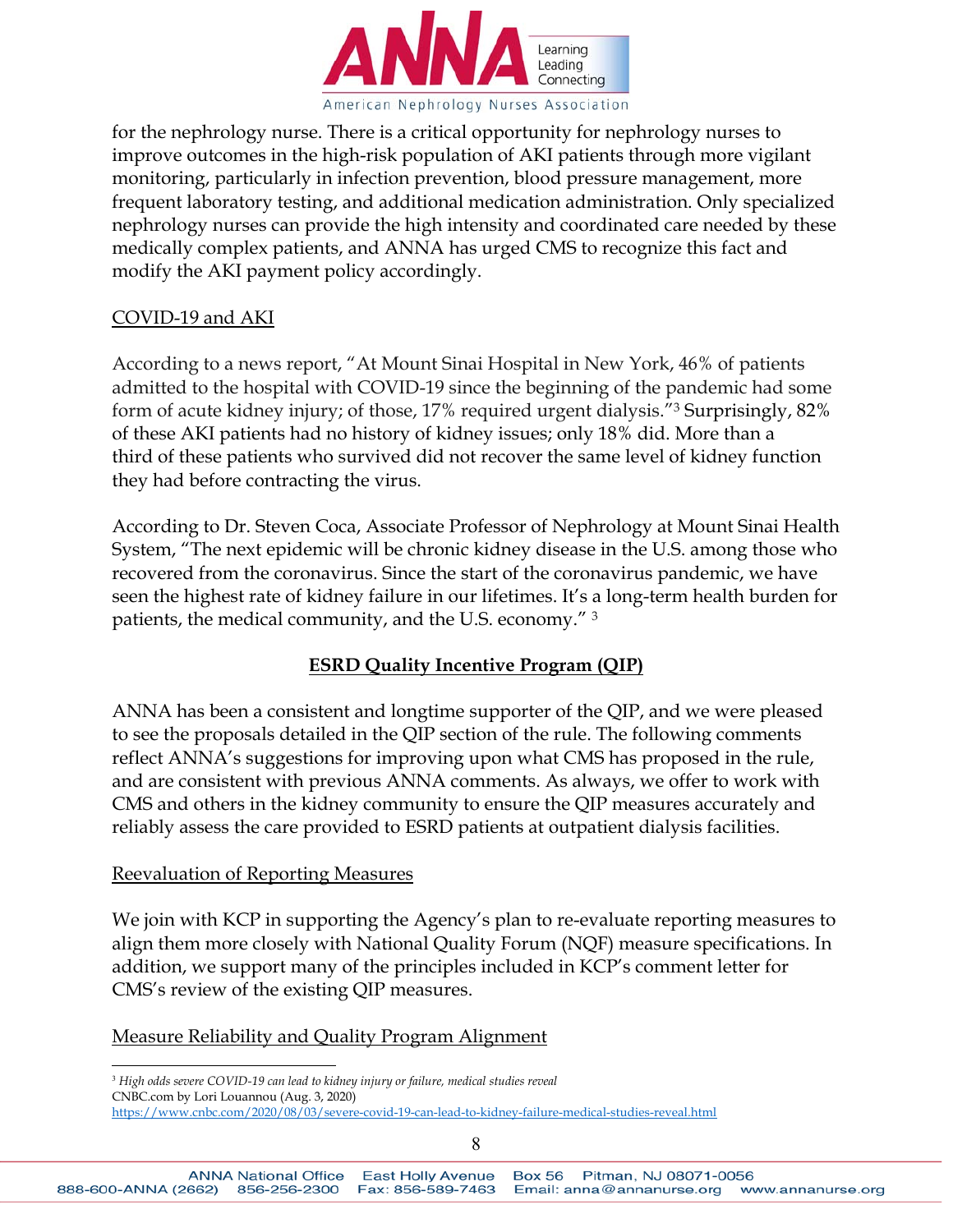

ANNA encourages the Agency to use valid and reliable measures as established through NQF endorsement, and adopt endorsed measures when they are available over measures without endorsement. In addition, ANNA joins with KCP in requesting that CMS review previous recommendations submitted by the community for strengthening the ESRD QIP and Dialysis Facility Compare, to allow these programs to achieve their independent goals.

#### Ultrafiltration Rate and Medication Reconciliation

ANNA supports CMS's proposals to modify the Ultrafiltration Rate and Medication Reconciliation reporting measures to a "patient-months" model, to improve alignment with the NQF-endorsed measures.

### NHSN Validation Study

ANNA supports the CMS proposal to reduce the submission requirement for facilities selected to participate in the NHSN validation study from 40 to 20 patient records from any two quarters during the applicable calendar year.

### NHSN Dialysis Event and Bloodstream Infection Measures

ANNA continues to join with others in the kidney community in requesting that the Agency eliminate the NHSN Blood Stream Infection (BSI) measure and use of the Dialysis Event Reporting Measure alone. We support transparency and efforts to reduce bloodstream infections, but we concur with KCP's statement that a measure inadequately representing a facility's performance limits the ability of patients to make informed decisions regarding their care. In addition, the use of these measures penalizes facilities pursuing and reporting hospital infection data needed to provide a complete picture of infection rates.

#### Standardized Transfusion Ratio

ANNA supports the Agency's decision to convert the Standardized Transfusion Ratio (STrR) to a reporting measure. We continue to recommend that CMS replace the STrR with a low hemoglobin (Hgb) measure.

#### Hypercalcemia Measure

ANNA continues to support the retirement of the Hypercalcemia Measure from use in the ESRD QIP. KCP reiterates that it would be appropriate, for purposes of having a bone mineral metabolism measure, to use the NQF serum phosphorus measure as a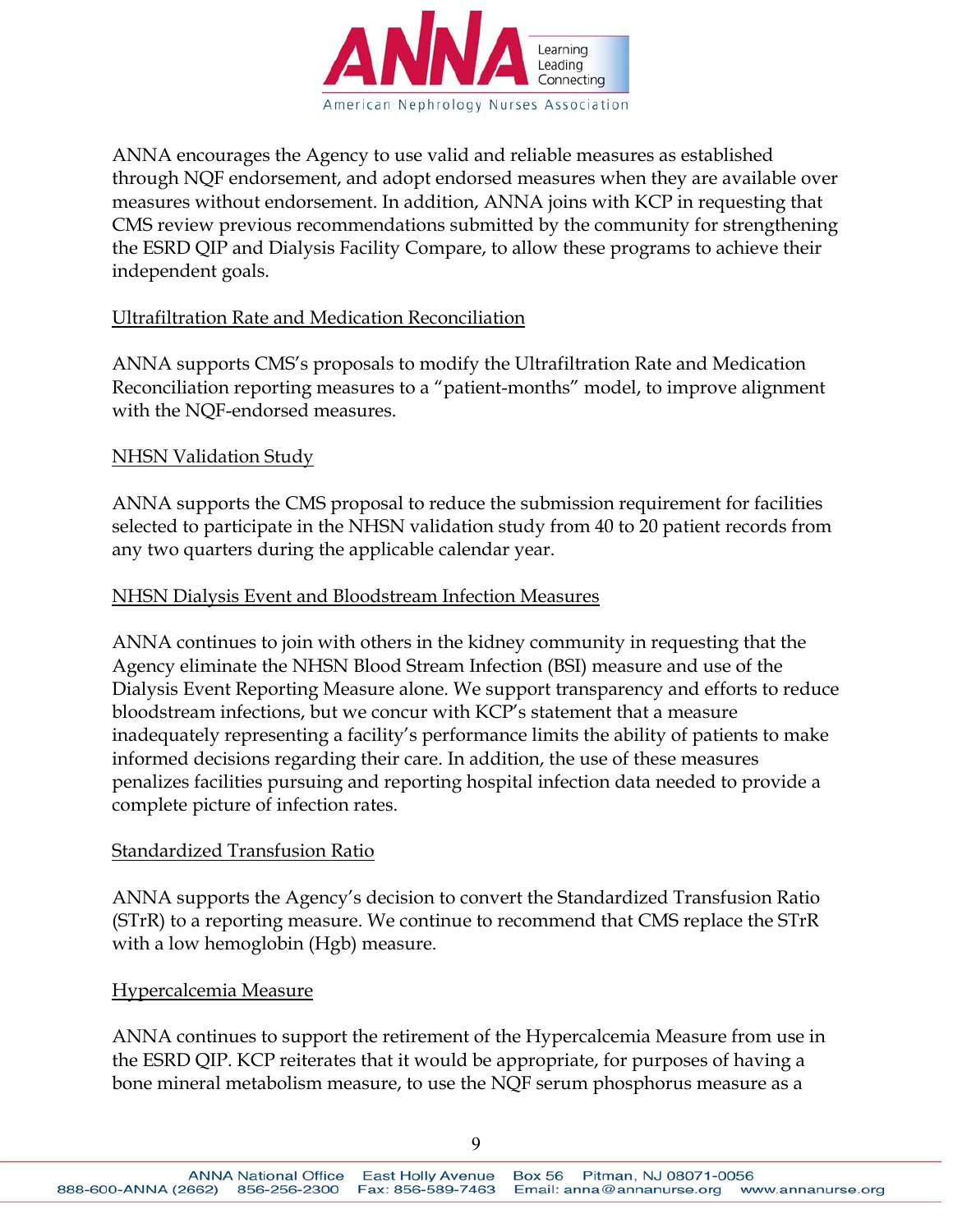

reporting measure in the QIP. Physicians rely upon the serum phosphorus measure, more so than the serum calcium measure, to make clinical decisions.

### Adequacy Comprehensive Measure

ANNA agrees with KCP's concerns that a pooled measure is not a reliable way to measure quality, and we support the removal of the Dialysis Adequacy Comprehensive Measure from the QIP.

#### ICH-CAHPS Measure

ANNA supports patient satisfaction measures, but the low response rates for the ICH-CAHPS has created problems with the validity of the measure. We continue to recommend that CMS help reduce the burden placed on patients by surveying patients only once a year.

#### Medicare Advantage

ANNA agrees with the view of KCP that greater transparency is needed to update relevant QIP measures, as an increasing number of Medicare Advantage (MA) patients enter the ESRD program.

#### Impact of COVID-19 on the QIP

As previously mentioned, COVID-19 has affected all areas of patient care. ANNA agrees with the views expressed by KCP and encourages the Agency to address the impact of COVID-19 on performance measures for the current year and coming years if the pandemic continues to affect kidney care delivery.

#### Nursing- Sensitive Outcome Measures

ANNA has commented several times on the importance and relevance to the nephrology nursing profession of nursing-sensitive outcome measures. As ANNA has mentioned previously, there have been numerous studies demonstrating the significant impact nursing care has on quality of care and positive patient outcomes. The continuing work of nephrology nurses during the COVID-19 pandemic only underscores the importance and value they bring to the care of ESRD beneficiaries. ANNA believes the Agency should consider ways to recognize and measure the value of nurses by including nursing-sensitive performance and outcome indicators in the QIP.